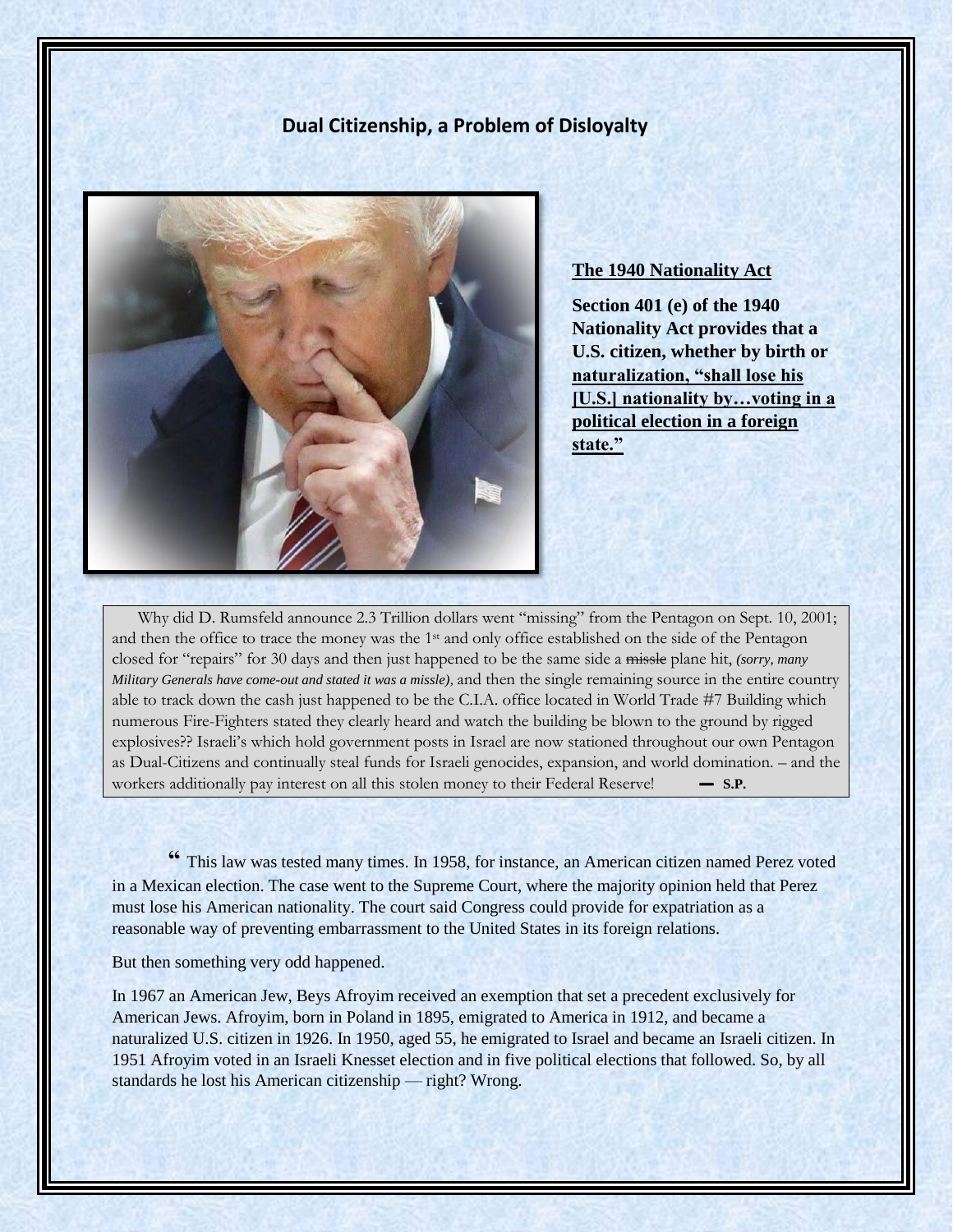After living in Israel for a decade, Afroyim wished to return to New York. In 1960, he asked the U.S. Consulate in Haifa for an American passport. The Department of State refused the application, invoking section 401 (e) of the Nationality Act — the same ruling that had stripped the American citizen named Perez of his U.S. citizenship.

Attorneys acting for Afroyim took his case to a Washington, DC District Court, which upheld the law. Then his attorneys appealed to the Court of Appeals. This court also upheld the law. The attorneys for Afroyim then moved the case on to the Supreme Court. Here, with Supreme Court Justice Abe Fortas, Lyndon Johnson's former attorney and one of the most powerful Jewish Americans, casting the swing vote, the court voted five to four in favor of Afroyim. The court held that the U.S. government had no right to "rob" Afroyim of his American citizenship!

The court, reversing its previous judgment as regards the Mexican American, ruled that Afroyim had not shown "intent" to lose citizenship by voting in Israeli elections. Huh?

While Washington claims it has a "good neighbor" policy with Mexico, the U.S. does not permit Mexicans to hold dual nationality. The US makes them become either U.S. or Mexican — you can't be both. But the U.S., in its special relationship with Israel, has become very sympathetic to allowing Israeli-Americans to retain two nationalities and allowing U.S. citizens not only to hold public office in Israel, but to hold US government positions as well! No other country holds this special exception to our laws of citizenship.

So, you might ask, are there any other dual Israel-American citizens who hold US government positions that could compromise American security? Yes. Consider the following list that I obtained on the web:

### **Jared Kushner**

#### **Michael Mukasey**

Recently appointed as US Attorney General. Mukasey also was the judge in the litigation between developer Larry Silverstein and several insurance companies arising from the destruction of the World Trade Center.

#### **Michael Chertoff**

Former Assistant Attorney General for the Criminal Division, at the Justice Department; now head of Homeland Security.

#### **Richard Perle**

One of Bush's foreign policy advisors, he is the chairman of the Pentagon's Defense Policy Board. A very likely Israeli government agent, Perle was expelled from Senator Henry Jackson's office in the 1970's after the National Security Agency (NSA) caught him passing Highly-Classified (National Security) documents to the Israeli Embassy. He later worked for the Israeli weapons firm, Soltam. Perle came from one the above mentioned pro-Israel thinktanks, the AEI. Perle is one of the leading pro-Israeli fanatics leading this Iraq war mongering within the administration and now in the media.

#### **Paul Wolfowitz**

Former Deputy Defense Secretary, and member of Perle's Defense Policy Board, in the Pentagon. Wolfowitz is a close associate of Perle, and reportedly has close ties to the Israeli military. His sister lives in Israel. Wolfowitz came from the above mentioned Jewish thinktank, JINSA. Wolfowitz was the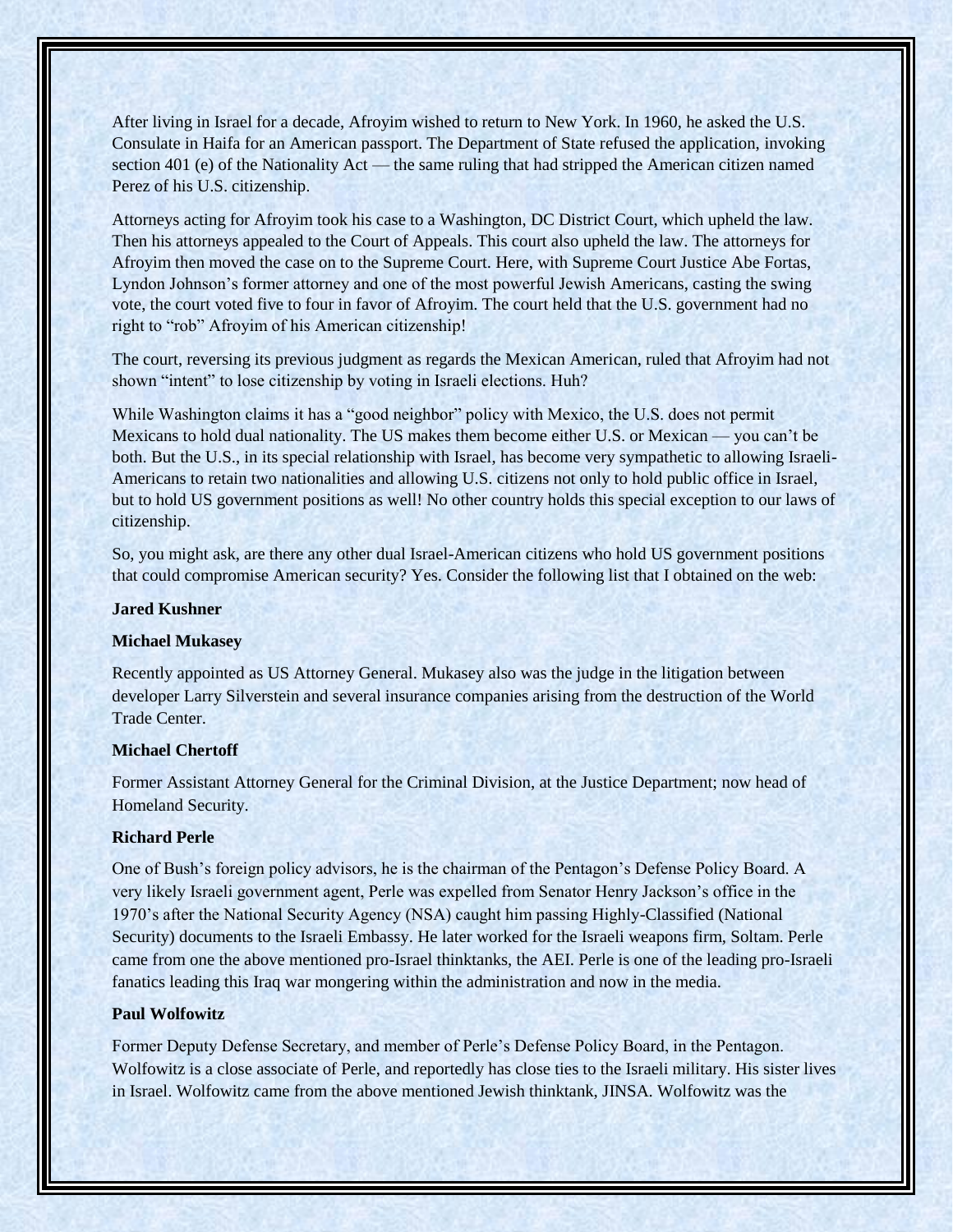number two leader within the administration behind this Iraq war mongering. He later was appointed head of the World Bank but resigned under pressure from World Bank members over a scandal involving his misuse of power.

### **Douglas Feith**

Under Secretary of Defense and Policy Advisor at the Pentagon. He is a close associate of Perle and served as his Special Counsel. Like Perle and the others, Feith is a pro-Israel extremist, who has advocated anti-Arab policies in the past. He is closely associated with the extremist group, the Zionist Organization of America, which even attacks Jews that don't agree with its extremist views. Feith frequently speaks at ZOA conferences. Feith runs a small law firm, Feith and Zell, which only has one International office, in Israel. The majority of their legal work is representing Israeli interests. His firm's own website stated, prior to his appointment, that Feith "represents Israeli Armaments Manufacturer." Feith basically represents the Israeli War Machine. Feith also came from the Jewish thinktank JINSA. Feith, like Perle and Wolfowitz, are campaigning hard for this Israeli proxy war against Iraq.

## **Lawrence Franklin**

The former Defense Intelligence Agency analyst with expertise in Iranian policy issues who worked in the office of Undersecretary of Defense for Policy Douglas Feith and reported directly to Feith's deputy, William Luti, was sentenced January 20, 2006, "to more than 12 years in prison for giving classified information to an Israeli diplomat" and members of the pro-Israel lobbying group American Israel Public Affairs Committee (AIPAC).

Franklin will "remain free while the government continues with the wider case" and his "prison time could be sharply reduced in return for his help in prosecuting" former AIPAC members Steven J. Rosen and Keith Weissman, [who] are scheduled to go on trial in April [2006]. Franklin admitted that he met periodically with Rosen and Weissman between 2002 and 2004 and discussed classified information, including information about potential attacks on U.S. troops in Iraq. Rosen and Weissman would later share what they learned with reporters and Israeli officials." (source: [sourcewatch.com\)](https://l.facebook.com/l.php?u=http%3A%2F%2Fsourcewatch.com%2F%3Ffbclid%3DIwAR3jQwj8ih5rWI0zVrlHqeG-yCipTRU2YF3a83857OfrruUPnb-6_g51HCE&h=AT1d31Jr9CCKWPRE9gh6802FlqZZyF_SZZETQ26mZXSypnWKmWU27ysUAg_jY7sv2xjqAkxBGRl2hs_BvtMSB_UPQ_d2n7wGAMWAYQ1-a9h3pxJ7ImF9WKxzsnIrzuaQfpvXsKahiBqPJLpaca0).

## **Edward Luttwak**

Member of the National Security Study Group of the Department of Defence at the Pentagon. Luttwak is reportedly an Israeli citizen and has taught in Israel. He frequently writes for Israeli and pro-Israeli newspapers and journals. Luttwak is an Israeli extremist whose main theme in many of his articles is the necessity of the U.S. waging war against Iraq and Iran.

### **Henry Kissinger**

One of many Pentagon Advisors, Kissinger sits on the Pentagon's Defense Policy Board under Perle. For detailed information about Kissinger's evil past, read Seymour Hersch's book (Price of Power: Kissinger in the Nixon White House). Kissinger likely had a part in the Watergate crimes, Southeast Asia mass murders (Vietnam, Cambodia, Laos), Installing Chilean mass murdering dictator Pinochet, Operation Condor's mass killings in South America, and more recently served as Serbia's Ex-Dictator Slobodan Milosevic's Advisor. He consistently advocated going to war against Iraq. Kissinger is the Ariel Sharon of the U.S. Unfortunately, President Bush nominated Kissinger as chairman of the September 11 investigating commission. It's like picking a bank robber to investigate a fraud scandal. He later declined this job under enormous protests.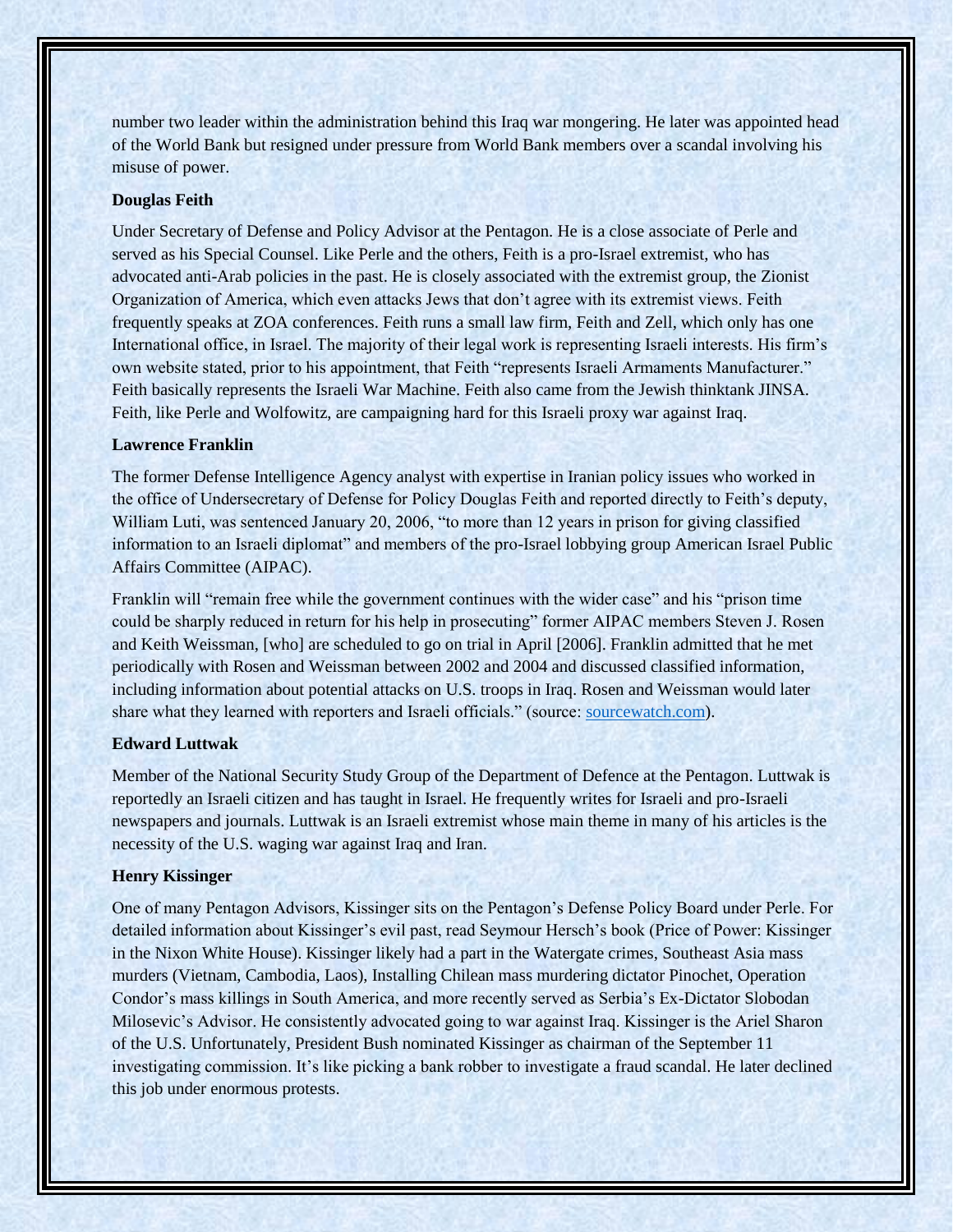### **Dov Zakheim**

Dov Zakheim is an ordained rabbi and reportedly holds Israeli citizenship. Zakheim attended Jew's College in London and became an ordained Orthodox Jewish Rabbi in 1973. He was adjunct professor at New York's Jewish Yeshiva University. Zakheim is close to the Israeli lobby.

Dov Zakheim is also a member of the Council on Foreign Relations and in 2000 a co-author of the Project for the New American Century's position paper, Rebuilding America's Defenses, advocating the necessity for a Pearl-Harbor-like incident to mobilize the country into war with its enemies, mostly Middle Eastern Muslim nations.

He was appointed by Bush as Pentagon Comptroller from May 4, 2001 to March 10, 2004. At that time he was unable to explain the disappearance of \$1 trillion dollars. Actually, nearly three years earlier, Donald Rumsfeld announced on September 10, 2001 that an audit discovered \$2.3 trillion was also missing from the Pentagon books. That story, as mentioned, was buried under 9-11's rubble. The two sums disappeared on Zakheim's watch. We can only guess where that cash went.

Despite these suspicions, on May 6, 2004, Zakheim took a lucrative position at Booz Allen Hamilton, one of the most prestigious strategy consulting firms in the world. One of its clients then was Blessed Relief, a charity said to be a front for Osama bin Laden. Booz, Allen & Hamilton then also worked closely with DARPA, the Defense Advanced Research Projects Agency, which is the research arm of the Department of Defense.

Judicial Inc's bio of Dov tells us Zakheim is a dual Israeli/American citizen and has been tracking the halls of US government for 25 years, casting defense policy and influence on Presidents Reagan, Clinton, Bush Sr. and Bush Jr. Judicial Inc points out that most of Israel's armaments were gotten thanks to him. Squads of US F-16 and F-15 were classified military surplus and sold to Israel at a fraction of their value.

#### **Kenneth Adelman**

One of many Pentagon Advisors, Adelman also sits on the Pentagon's Defense Policy Board under Perle, and is another extremist pro-Israel advisor, who supported going to war against Iraq. Adelman frequently is a guest on Fox News, and often expresses extremist and often ridiculus anti-Arab and anti-Muslim views. Through his racism or ignorance, he actually called Arabs "anti-Semitic" on Fox News (11/28/2001), when he could have looked it up in the dictionary to find out that Arabs by definition are Semites.

#### **I. Lewis "Scooter" Libby (Liebowitz)**

Vice President Dick Cheney's ex-Chief of Staff. As chief pro-Israel Jewish advisor to Cheney, it helps explains why Cheney is so gun-ho to invade Iran. Libby is longtime associate of Wolfowitz. Libby was also a lawyer for convicted felon and Israeli spy Marc Rich, whom Clinton pardoned, in his last days as president. Libby was recently found guilty of lying to Federal investigators in the Valerie Plame affair, in which Plame, a covert CIA agent, was exposed for political revenge by the Bush administration following her husband's revelations about the lies leading to the Iraq War.

## **Robert Satloff**

U.S. National Security Council Advisor, Satloff was the executive director of the Israeli lobby's "think tank," Washington Institute for Near East Policy. Many of the Israeli lobby's "experts" come from this front group, like Martin Indyk.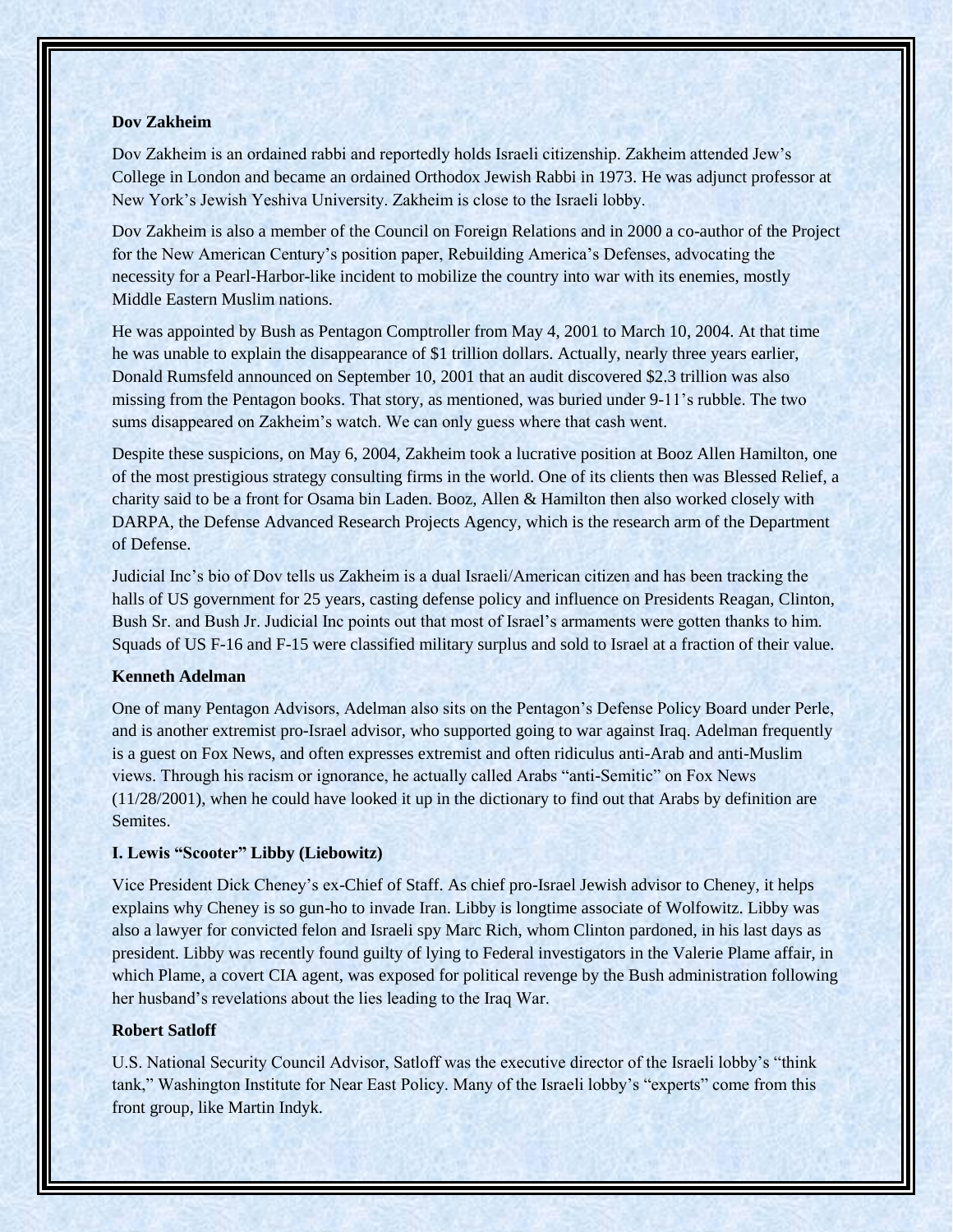### **Elliott Abrams (Abramovich)**

National Security Council Advisor. He previously worked at Washington-based "Think Tank" Ethics and Public Policy Center. During the Reagan Adminstration, Abrams was the Assistant Secretary of State, handling, for the most part, Latin American affairs. He played an important role in the Iran-Contra Scandal, which involved illegally selling U.S. weapons to Iran to fight Iraq, and illegally funding the contra rebels fighting to overthrow Nicaragua's Sandinista government. He also actively deceived three congressional committees about his involvement and thereby faced felony charges based on his testimony. Abrams pled guilty in 1991 to two misdemeanors and was sentenced to a year's probation and 100 hours of community service. A year later, former President Bush (Senior) granted Abrams a full pardon. He was one of the more hawkish pro-Israel Jews in the Reagan Administration's State Department.

### **Marc Grossman**

Under Secretary of State for Political Affairs. He was Director General of the Foreign Service and Director of Human Resources at the Department of State. Grossman is one of many of the pro-Israel Jewish officials from the Clinton Administration that Bush has promoted to higher posts.

## **Richard Haass**

Director of Policy Planning at the State Department and Ambassador at large. He is also Director of National Security Programs and Senior Fellow at the Council on Foreign Relations (CFR). He was one of the more hawkish pro-Israel Jews in the first Bush (Sr) Administration who sat on the National Security Council, and who consistently advocated going to war against Iraq. Haass is also a member of the Defense Department's National Security Study Group, at the Pentagon.

### **Robert Zoellick**

U.S. Trade Representative, a cabinet-level position. He is also one of the more hawkish pro-Israel Jews in the Bush (Jr) Administration who advocated invading Iraq and occupying a portion of the country in order to set up a Vichy-style puppet government. He consistently advocates going to war against Iran.

### **Ari Fleischer**

Ex- White House Spokesman for the Bush (Jr) Administration. Prominent in the Jewish community, some reports state that he holds Israeli citizenship. Fleischer is closely connected to the extremist Jewish group called the Chabad Lubavitch Hasidics, who follow the Qabala, and hold very extremist and insulting views of non-Jews. Fleischer was the co-president of Chabad's Capitol Jewish Forum. He received the Young Leadership Award from the American Friends of Lubavitch in October, 2001.

#### **James Schlesinger**

One of many Pentagon Advisors, Schlesinger also sits on the Pentagon's Defense Policy Board under Perle and is another extremist pro-Israel advisor, who supported going to war against Iraq. Schlesinger is also a commissioner of the Defense Department's National Security Study Group, at the Pentagon.

## **David Frum**

White House speechwriter behind the "Axis of Evil" label. He lumped together all the lies and accusations against Iraq for Bush to justify the war.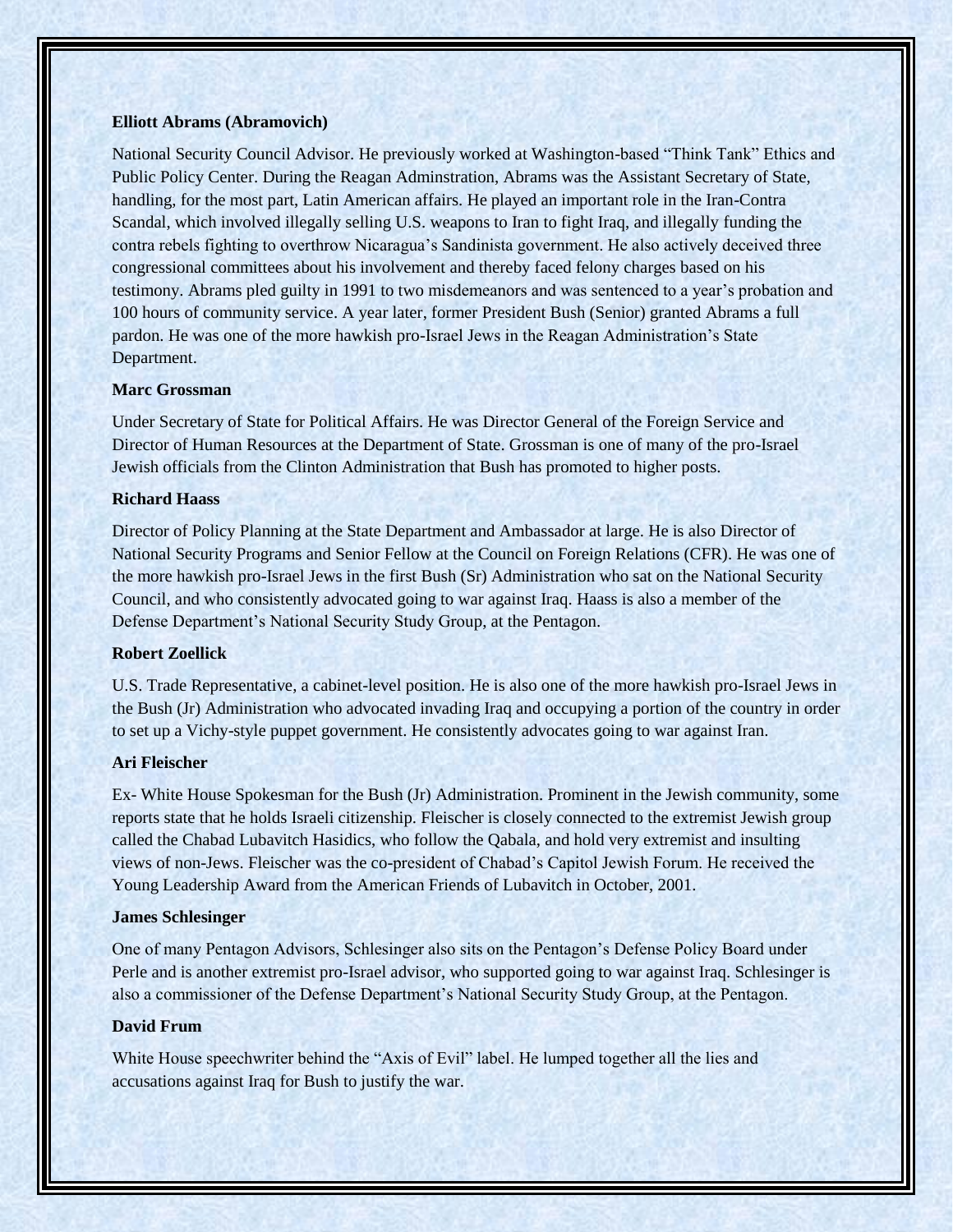#### **Joshua Bolten**

White House Deputy Chief of Staff, Bolten was previously a banker, former legislative aide, and prominent in the Jewish community.

### **John Bolton**

Former UN Representative and Under-Secretary of State for Arms Control and International Security. Bolton is also a Senior Advisor to President Bush. Prior to this position, Bolton was Senior Vice President of the above mentioned pro-Israel thinktank, AEI. He recently (October 2002) accused Syria of having a nuclear program, so that they can attack Syria after Iraq. He must have forgotten that Israel has 400 nuclear warheads, some of which are thermonuclear weapons (according to a recent U.S. Air Force report).

### **David Wurmser**

Special Assistant to John Bolton (above), the under-secretary for arms control and international security. Wurmser also worked at the AEI with Perle and Bolton. His wife, Meyrav Wurmser, along with Colonel Yigal Carmon, formerly of Israeli military intelligence, co-founded the Middle East Media Research Institute (Memri),a Washington-based Israeli outfit which distributes articles translated from Arabic newspapers portraying Arabs in a bad light.

## **Eliot Cohen**

Member of the Pentagon's Defense Policy Board under Perle and is another extremist pro-Israel advisor. Like Adelman, he often expresses extremist and often ridiculus anti-Arab and anti-Muslim views. More recently, he wrote an opinion article in the Wall Street Journal openly admitting his rascist hatred of Islam claiming that Islam should be the enemy, not terrorism.

### **Mel Sembler**

President of the Export-Import Bank of the United States. A Prominent Jewish Republican and Former National Finance Chairman of the Republican National Committee. The Export-Import Bank facilitates trade relationships between U.S. businesses and foreign countries, specifically those with financial problems.

## **Steve Goldsmith**

Senior Advisor to the President, and Bush's Jewish domestic policy advisor. He also served as liaison in the White House Office of Faith-Based and Community Initiatives (White House OFBCI) within the Executive Office of the President. He was the former mayor of Indianapolis. He is also friends with Israeli Jerusalem Mayor Ehud Olmert and often visits Israel to coach mayors on privatization initiatives.

### **Adam Goldman**

White House's Special Liaison to the Jewish Community.

## **Joseph Gildenhorn**

Bush Campaign's Special Liaison to the Jewish Community. He was the DC finance chairman for the Bush campaign, as well as campaign coordinator, and former ambassador to Switzerland.

## **Christopher Gersten**